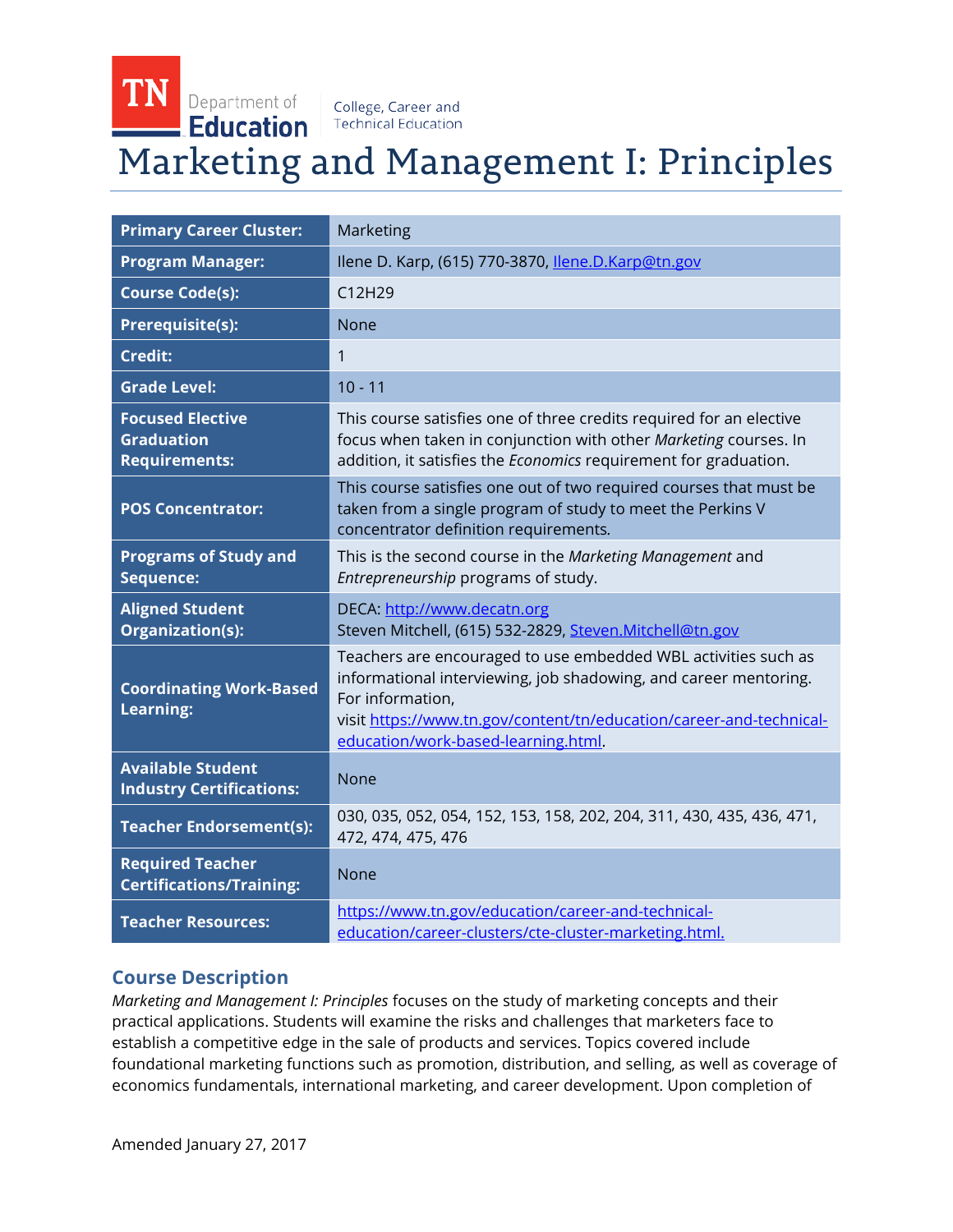this course, proficient students will understand the economic principles, the marketing mix, and product development and selling strategies.

# **Program of Study Application**

This is the second course in the *Marketing Management* and *Entrepreneurship* programs of study. For more information on the benefits and requirements of implementing these programs in full, please visit the Marketing website at [https://www.tn.gov/education/career-and-technical-education/career](https://www.tn.gov/education/career-and-technical-education/career-clusters/cte-cluster-marketing.html)[clusters/cte-cluster-marketing.html.](https://www.tn.gov/education/career-and-technical-education/career-clusters/cte-cluster-marketing.html)

# **Course Standards**

## **Role of Marketing**

- 1) Define marketing and describe the marketing benefits derived from each economic utility (form, time, place, possession, and information). Discuss how each benefit adds value to products and services.
- 2) Describe each marketing core function (i.e., channel management, marketing information management, market planning, pricing, product service management, promotion, and selling) and supply examples of how each of these functions support the marketing concept.

## **Marketing Mix**

- 3) Examine the marketing mix; select a product or service and construct a visual representation with details and examples illustrating each of the four P's (product, place, price, and promotion) of that particular product or service.
- 4) Analyze the elements of a marketing plan and retrieve sample templates or exemplars from real companies (use local sources or Internet searches of prominent businesses). Discuss common elements of each marketing plan and identify the different objectives that the companies outlined in each plan, citing specific textual evidence.
- 5) Explain the concept of market segmentation. Cite textbook(s) and case studies in a discussion of how market segmentation is used as a company strategy to increase its market share.
- 6) Conduct a SWOT analysis on a company and/or student organization, identifying its most significant strengths, weaknesses, opportunities, and threats. Highlight the techniques or specific results of market segmentation by including demographic, psychographic, and geographic data in the analysis.
- 7) Using the same company as in the SWOT analysis, produce a marketing plan with the objective of increasing the company's market share by targeting a non-traditional customer. Outline specific marketing strategies, implementation plans, and evaluation standards. Explain the measures that will be used to quantify and/or qualify the results of plan implementation (e.g., employing website metrics to track the response rate for a fundraising campaign).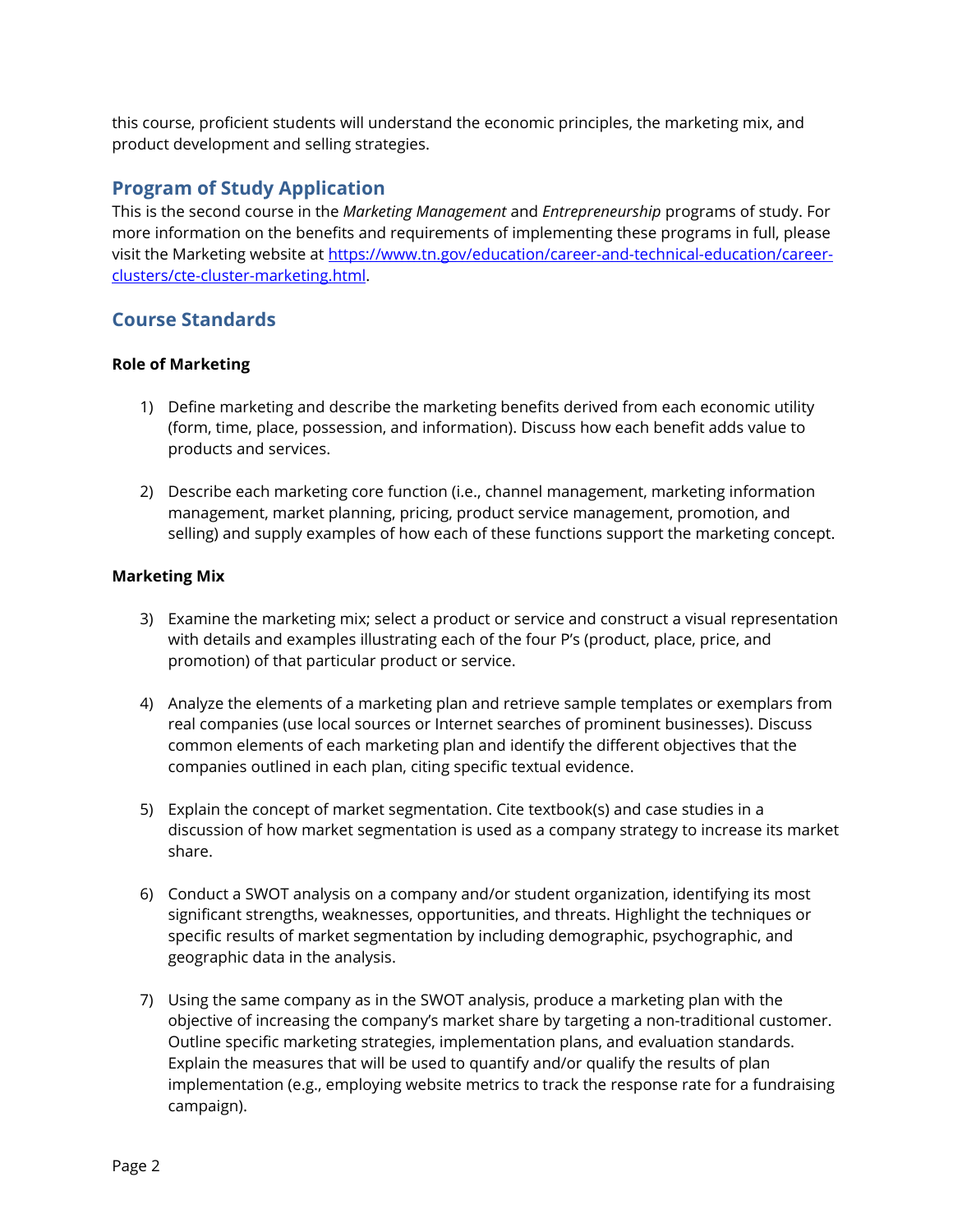#### **Economics**

- 8) Explain the concept of economy, delineating between micro and macroeconomic principles, and discuss how scarcity and factors of production require nations to make economic choices. Compare and contrast how the various economic systems (traditional, market, command, mixed) try to answer the questions: "What to produce? How to produce it? For whom to produce?"
- 9) Explain how the following economic indicators are used in a market economy for business analysis and marketing decisions: gross domestic product (GDP), standard of living, inflation rates, interest rates, unemployment rate, productivity rates, stock market reports, and consumer price index (CPI). Demonstrate the ability to retrieve and interpret figures from public websites such as the International Monetary Fund (IMF), World Bank, and the Federal Reserve System in order to assess the overall economic health of nations and markets.
- 10) Produce a graphic illustration of the business cycle (recession, depression, recovery, and peak) and describe what happens to the economy at each stage of the business cycle. Cite examples of businesses that could flourish in each stage of the cycle.
- 11) Explain the characteristics of the free enterprise system. Argue for or against the claim that private ownership, competition, risk, and the profit motive benefit society. Critique the arguments of others and cite evidence to develop original claim(s) and counterclaim(s).
- 12) Distinguish between price and non-price competition; provide five non-price examples of competition for customers.
- 13) Explain the theory of supply and demand by diagramming a recent purchase of both an elastic and non-elastic product. Use the price paid at the time of the purchase as the equilibrium price; show the impact on price due to an increase or decrease in demand or supply.
- 14) Explain the role of government in the private enterprise system. Identify federal regulatory agencies and laws that protect workers. Cite textual evidence from news media or textbook(s) to support an identification of examples of events that led to the creation of a specific piece of legislation and how changes in laws impact trade with both domestic and foreign customers.

#### **International Marketing and the Global Marketplace**

15) Discuss the concept of U.S. protectionism and cite a recent example from news media in which this principle has been referenced, critiqued, or defended. Identify major trade barriers and trade alliances, such as the North American Free Trade Agreement (NAFTA), and craft an original argument for or against U.S. protectionism. Support reasoning with evidence and make recommendations to maintain or remove sanctions affecting a given industry or country.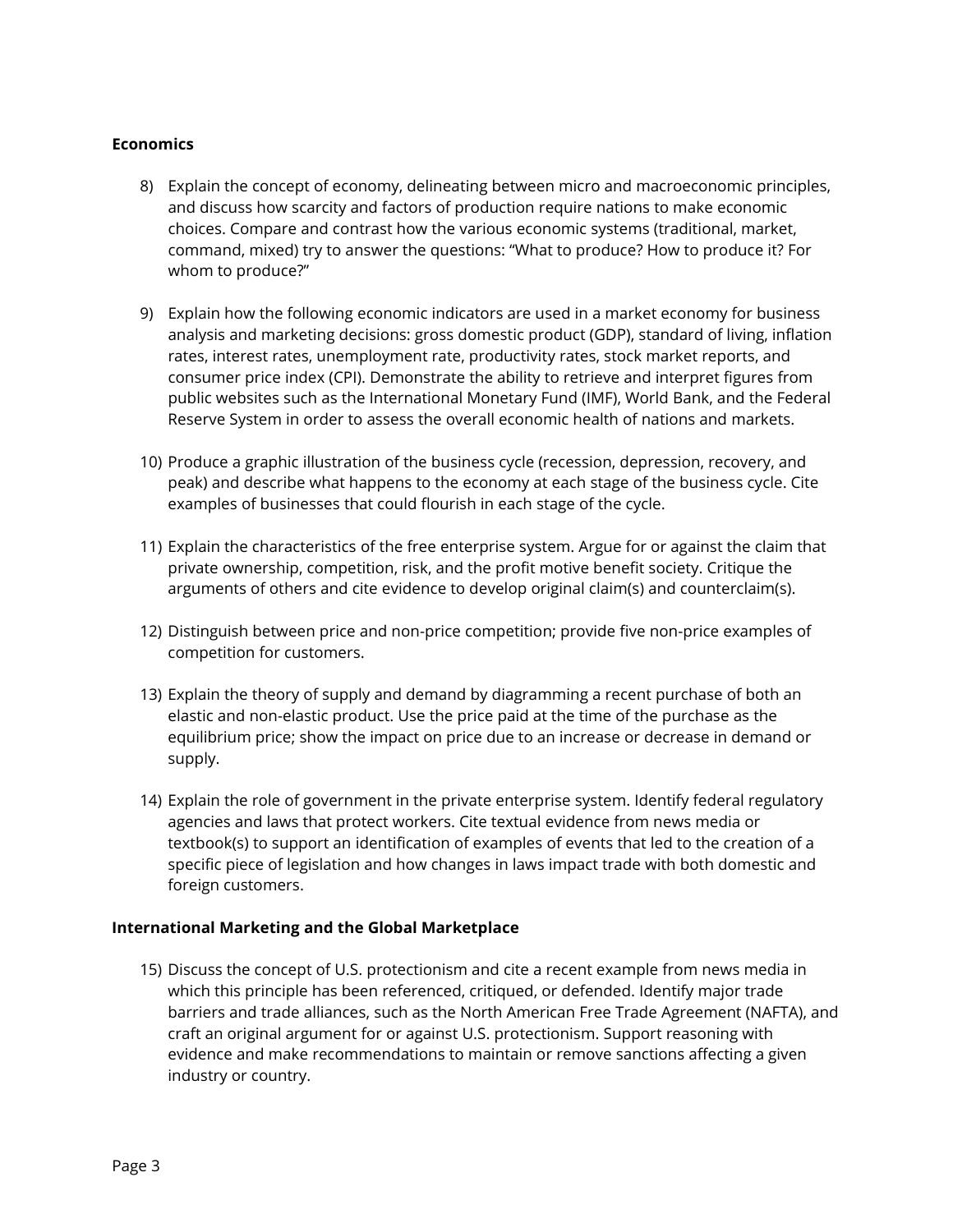- 16) Understand the impact of international organizations and treaties, including but not limited to the North American Free Trade Agreement (NAFTA), World Trade Organization (WTO), General Agreement on Tariffs and Trades (GATT), and the European Economic Community (EEC). Explain the benefits to nations derived from forming these associations, and discuss whether benefits flow equitably to all countries involved.
- 17) Conduct a global environmental scan by selecting a country and identifying a high-growth industry within that country. Create a new product customization or adaption not currently on the local market. Support product innovation based on research gathered through the scan.

## **Distribution and Channel Management**

- 18) Describe the major modes of transportation involved in the distribution of goods, including advantages and disadvantages of each, and identify the types of products best suited for delivery via each mode of transportation.
- 19) Cite examples of how retail institutions' delivery and distribution channels in other countries differ from those in the United States. Determine how recent technological advancements have impacted the operations of warehouses and distribution centers and illustrate the challenges that still exist in developing countries.

## **Selling**

- 20) Explain feature/benefit selling. Break down a selected product into the features and benefits most likely to resonate with a target population, and translate five product features into five customer benefits.
- 21) Identify and distinguish between high touch versus low touch selling, conversational marketing, and drip marketing. Select a local business and investigate how they approach these sales techniques.
- 22) Investigate forms of prospecting to include unsolicited calls (cold calls), door to door in person visits, referrals, webinars, seminars, networking, content marketing, and, especially, social media. Create an infographic that reflects identified forms of prospecting and the extent to which each is used, focusing on different types of social mediums used. Discuss maintaining customer relations through different forms of social networking.
- 23) Role-play the position of sales associate to a fellow classmate posing as a customer. Prepare a mock sales demonstration while taking one's customer through the following steps:
	- a. Identify the approach
	- b. Determine needs
	- c. Present the product
	- d. Overcome the objections
	- e. Close the sale (using a variety of purchase options: cash, credit, layaway)
	- f. Offer suggestive selling
	- g. Relationship management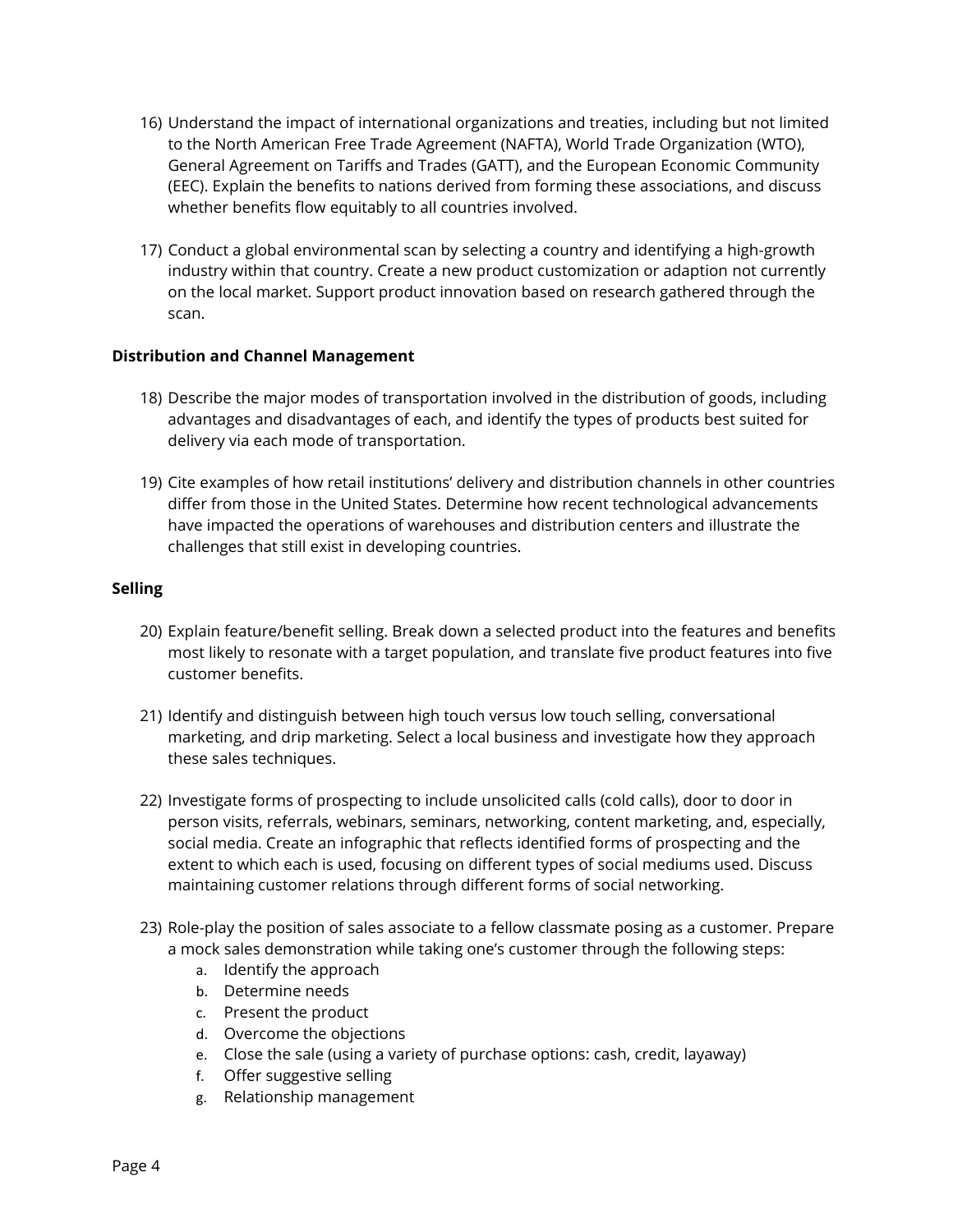24) Explore customer relationship management strategies by formally or informally interviewing managers or other employees at local businesses. Draft a plan for maintaining and strengthening a company's relationship with its customers by identifying frequency and types of contacts, value-added services to be offered, and other activities, including social media marketing, aimed at improving customer satisfaction, loyalty, and advocacy.

#### **Product Development, Branding, Packaging, and Labeling**

- 25) Describe the process of new product and/or service development, including what marketing activities must occur prior to product launch. Design a chart illustrating the key steps (e.g., idea generation, screening, development, testing, introduction, and evaluation of customer acceptance) in new product development.
- 26) Discuss the nature, scope, and importance of branding in product planning. List three different types of brands (Generic, Private, and National). Explain how branding strategies are used to meet sales and company goals, and examine a case study of a successful or failed business attempt at a rebranding effort. Example businesses could include Coke, JCPenney, and Old Spice.
- 27) Identify the functions of labeling. Cite examples of how and why changes have been made to product labels over the course of history.

#### **Introduction to Promotion**

- 28) Identify the types of promotion (such as, but not limited to, advertising, direct marketing including social media marketing, sales promotion, personal selling, and public relations) and describe the concept of the promotional mix. Give examples of why all elements of the promotional mix must be coordinated. Identify the major types of advertising media and cite the pros and cons of each.
- 29) Identify the main components of a print advertisement. Design an original ad layout incorporating principles of the components most commonly found in print media.
- 30) Using suitable strategies from the promotional mix, create a product promotional campaign for a local business and or student organization that includes the following steps:
	- a. Establish objectives
	- b. Identify the target market
	- c. Design the theme and promotional message
	- d. Select promotional activities, to include plans for promotion through different forms of social media, and provide timeline
	- e. Allocate budget amounts
	- f. Measure results
- 31) Research the elements of visual merchandising and explain how artistic elements function in a display design. Illustrate how proper and creative use of visual merchandising can drive sales, citing successful examples.